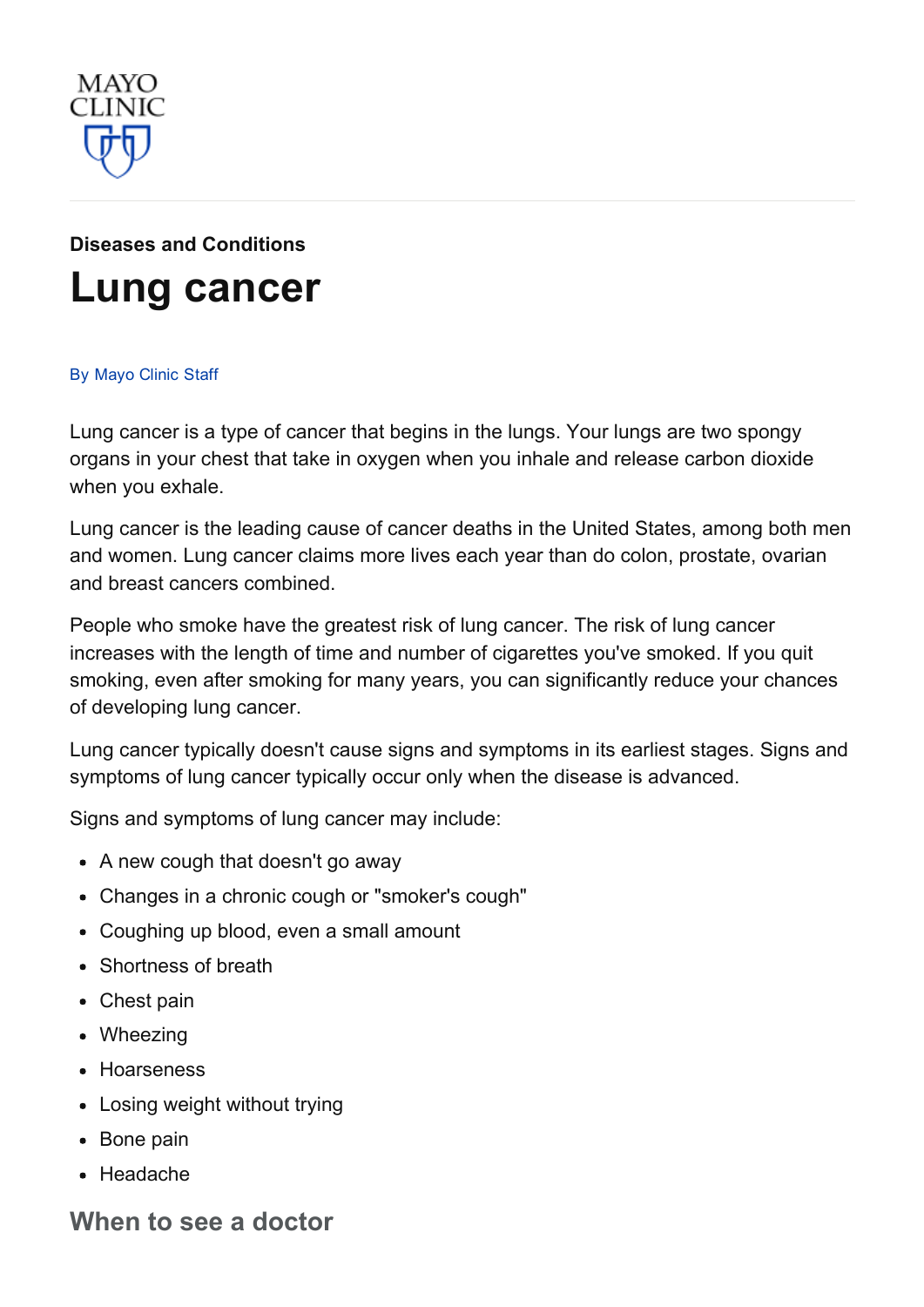Make an appointment with your doctor if you have any signs or symptoms that worry you.

If you smoke and have been unable to quit, make an appointment with your doctor. Your doctor can recommend strategies for quitting smoking, such as counseling, medications and nicotine replacement products.

Smoking causes the majority of lung cancers — both in smokers and in people exposed to secondhand smoke. But lung cancer also occurs in people who never smoked and in those who never had prolonged exposure to secondhand smoke. In these cases, there may be no clear cause of lung cancer.

#### How smoking causes lung cancer

Doctors believe smoking causes lung cancer by damaging the cells that line the lungs. When you inhale cigarette smoke, which is full of cancer-causing substances (carcinogens), changes in the lung tissue begin almost immediately.

At first your body may be able to repair this damage. But with each repeated exposure, normal cells that line your lungs are increasingly damaged. Over time, the damage causes cells to act abnormally and eventually cancer may develop.

#### Types of lung cancer

Doctors divide lung cancer into two major types based on the appearance of lung cancer cells under the microscope. Your doctor makes treatment decisions based on which major type of lung cancer you have. The two general types of lung cancer include:

- Small cell lung cancer. Small cell lung cancer occurs almost exclusively in heavy smokers and is less common than non-small cell lung cancer.
- Non-small cell lung cancer. Non-small cell lung cancer is an umbrella term for several types of lung cancers that behave in a similar way. Non-small cell lung cancers include squamous cell carcinoma, adenocarcinoma and large cell carcinoma.

A number of factors may increase your risk of lung cancer. Some risk factors can be controlled, for instance, by quitting smoking. And other factors can't be controlled, such as your family history. Risk factors for lung cancer include:

- Smoking. Your risk of lung cancer increases with the number of cigarettes you smoke each day and the number of years you have smoked. Quitting at any age can significantly lower your risk of developing lung cancer.
- Exposure to secondhand smoke. Even if you don't smoke, your risk of lung cancer increases if you're exposed to secondhand smoke.
- Exposure to radon gas. Radon is produced by the natural breakdown of uranium in soil, rock and water that eventually becomes part of the air you breathe. Unsafe levels of radon can accumulate in any building, including homes.

Radon testing kits, which can be purchased at home improvement stores, can determine whether levels are safe. If unsafe levels are discovered, remedies are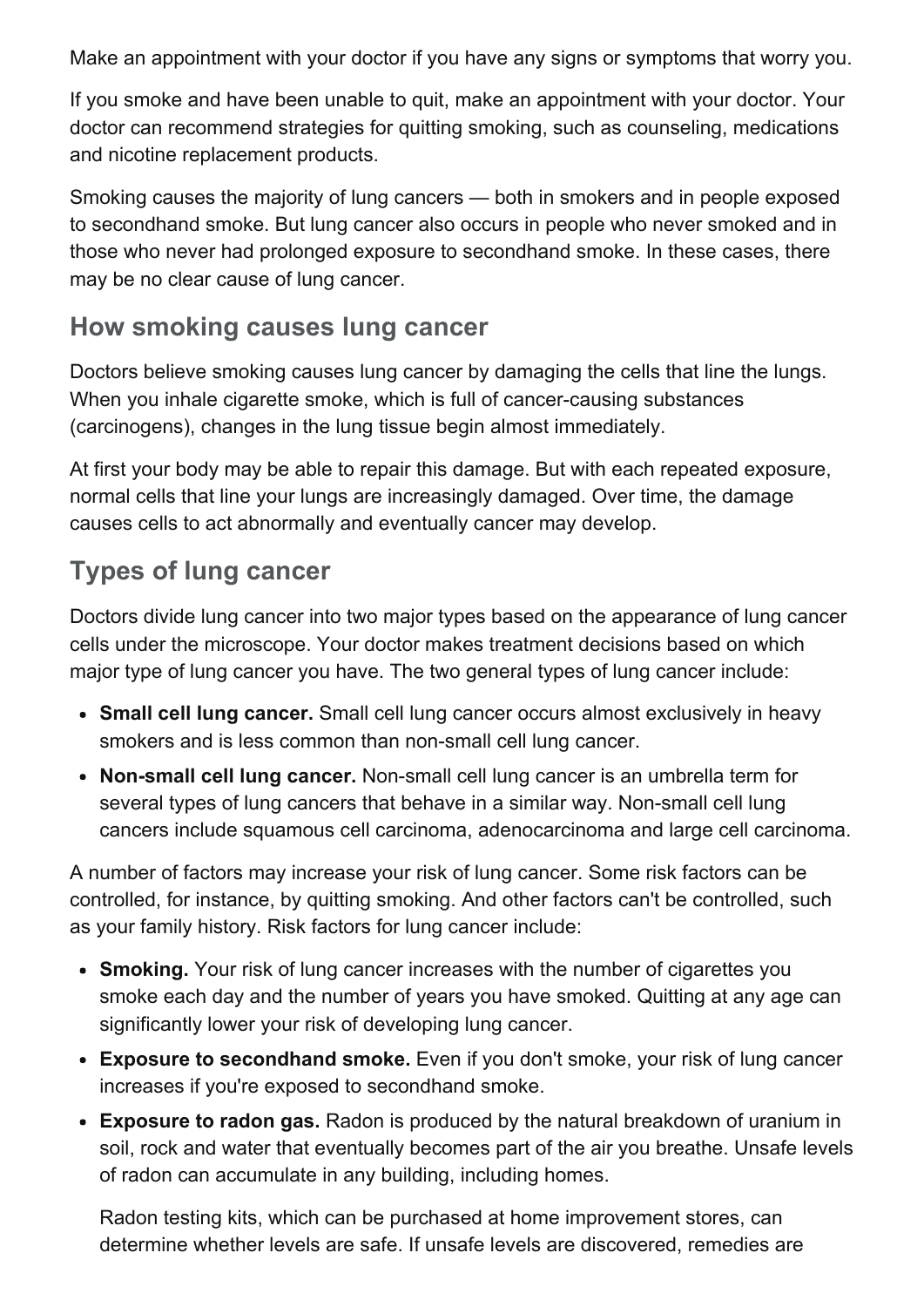available.

- Exposure to asbestos and other chemicals. Workplace exposure to asbestos and other substances known to cause cancer — such as arsenic, chromium and nickel also can increase your risk of developing lung cancer, especially if you're a smoker.
- Family history of lung cancer. People with a parent, sibling or child with lung cancer have an increased risk of the disease.

Lung cancer can cause complications, such as:

- Shortness of breath. People with lung cancer can experience shortness of breath if cancer grows to block the major airways. Lung cancer can also cause fluid to accumulate around the lungs, making it harder for the affected lung to expand fully when you inhale.
- Coughing up blood. Lung cancer can cause bleeding in the airway, which can cause you to cough up blood (hemoptysis). Sometimes bleeding can become severe. Treatments are available to control bleeding.
- Pain. Advanced lung cancer that spreads to the lining of a lung or to another area of the body, such as a bone, can cause pain.

Tell your doctor if you experience pain. Pain may initially be mild and intermittent, but can become constant. Medications, radiation therapy and other treatments may help make you more comfortable.

Fluid in the chest (pleural effusion). Lung cancer can cause fluid to accumulate in the space that surrounds the affected lung in the chest cavity (pleural space).

Fluid accumulating in the chest can cause shortness of breath. Treatments are available to drain the fluid from your chest and reduce the risk that pleural effusion will occur again.

Cancer that spreads to other parts of the body (metastasis). Lung cancer often spreads (metastasizes) to other parts of the body, such as the brain and the bones.

Cancer that spreads can cause pain, nausea, headaches, or other signs and symptoms depending on what organ is affected. Once lung cancer has spread to other organs, it's generally not curable. Treatments are available to decrease signs and symptoms and to help you live longer.

If you have signs and symptoms that worry you, start by seeing your family doctor or a general practitioner. If your doctor suspects you have lung cancer, you'll likely be referred to a specialist. Specialists who treat people with lung cancer can include:

- Doctors who specialize in treating cancer (oncologists)
- Doctors who diagnose and treat lung diseases (pulmonologists)
- Doctors who use radiation to treat cancer (radiation oncologists)
- Surgeons who operate on the lung (thoracic surgeons)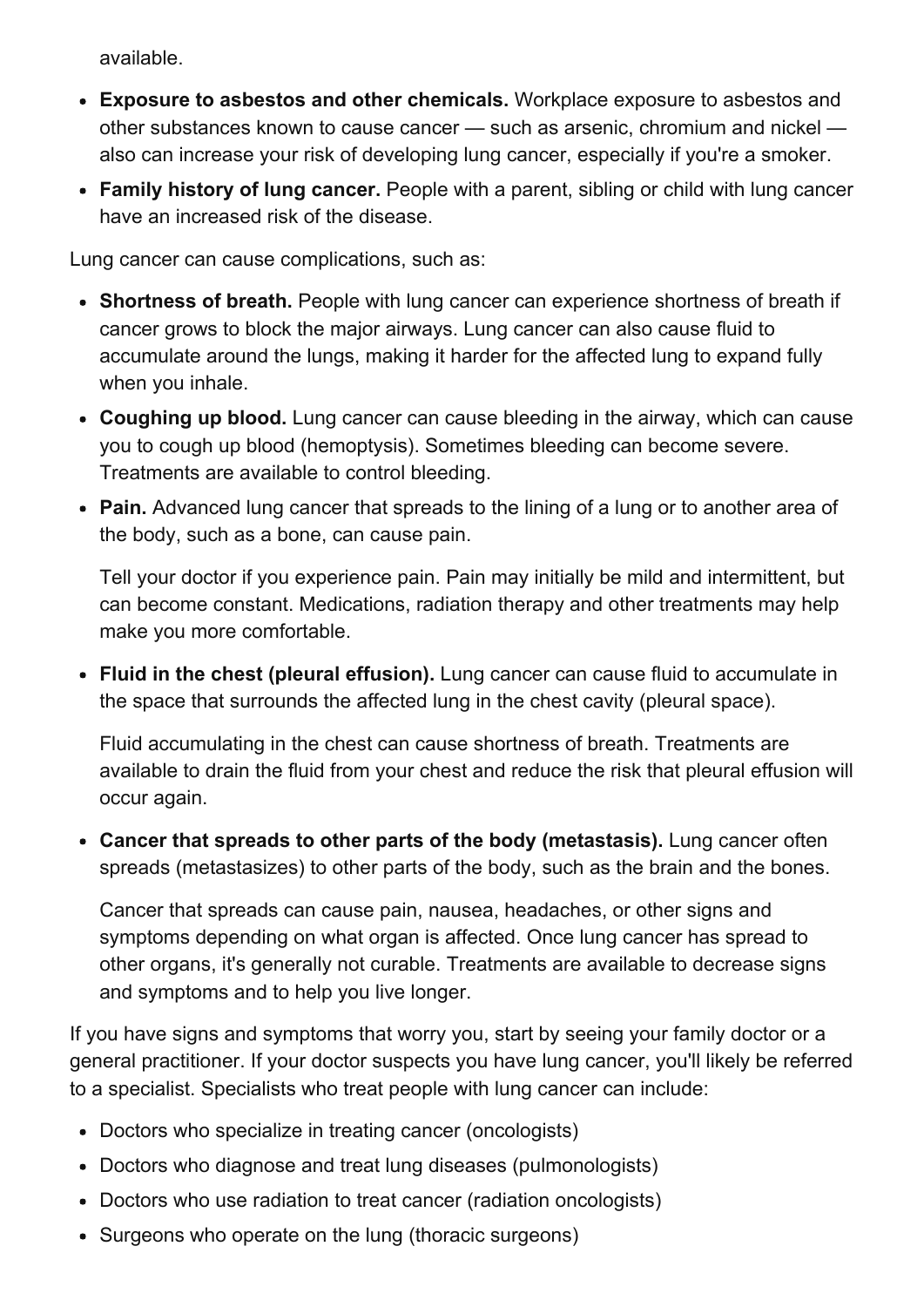Doctors who treat signs and symptoms of cancer and cancer treatment (palliative care specialists)

#### What you can do

Because appointments can be brief, and because there's often a lot of ground to cover, it's a good idea to be well prepared. To help you get ready, try to:

- Be aware of any pre-appointment restrictions. At the time you make the appointment, be sure to ask if there's anything you need to do in advance, such as restrict your diet.
- Write down any symptoms you're experiencing, including any that may seem unrelated to the reason for which you scheduled the appointment. Note when your symptoms began.
- Write down key personal information, including any major stresses or recent life changes.
- Make a list of all medications, as well as any vitamins or supplements, that you're taking.
- Gather your medical records. If you've had a chest X-ray or a scan done by a different doctor, try to obtain that file and bring it to your appointment.
- Consider taking a family member or friend along. Sometimes it can be difficult to absorb all the information provided during an appointment. Someone who accompanies you may remember something that you missed or forgot.
- Write down questions to ask your doctor.

#### Questions to ask if you've been diagnosed with lung cancer

Your time with your doctor is limited, so preparing a list of questions will help you make the most of your time together. List your questions from most important to least important in case time runs out. For lung cancer, some basic questions to ask include:

- What type of lung cancer do I have?
- May I see the chest X-ray or CT scan that shows my cancer?
- What is causing my symptoms?
- What is the stage of my lung cancer?
- Will I need more tests?
- Has my cancer spread to other parts of my body?
- What are my treatment options?
- Will any of these treatment options cure my cancer?
- What are the potential side effects of each treatment?
- Is there one treatment that you think is best for me?
- Is there a benefit if I quit smoking now?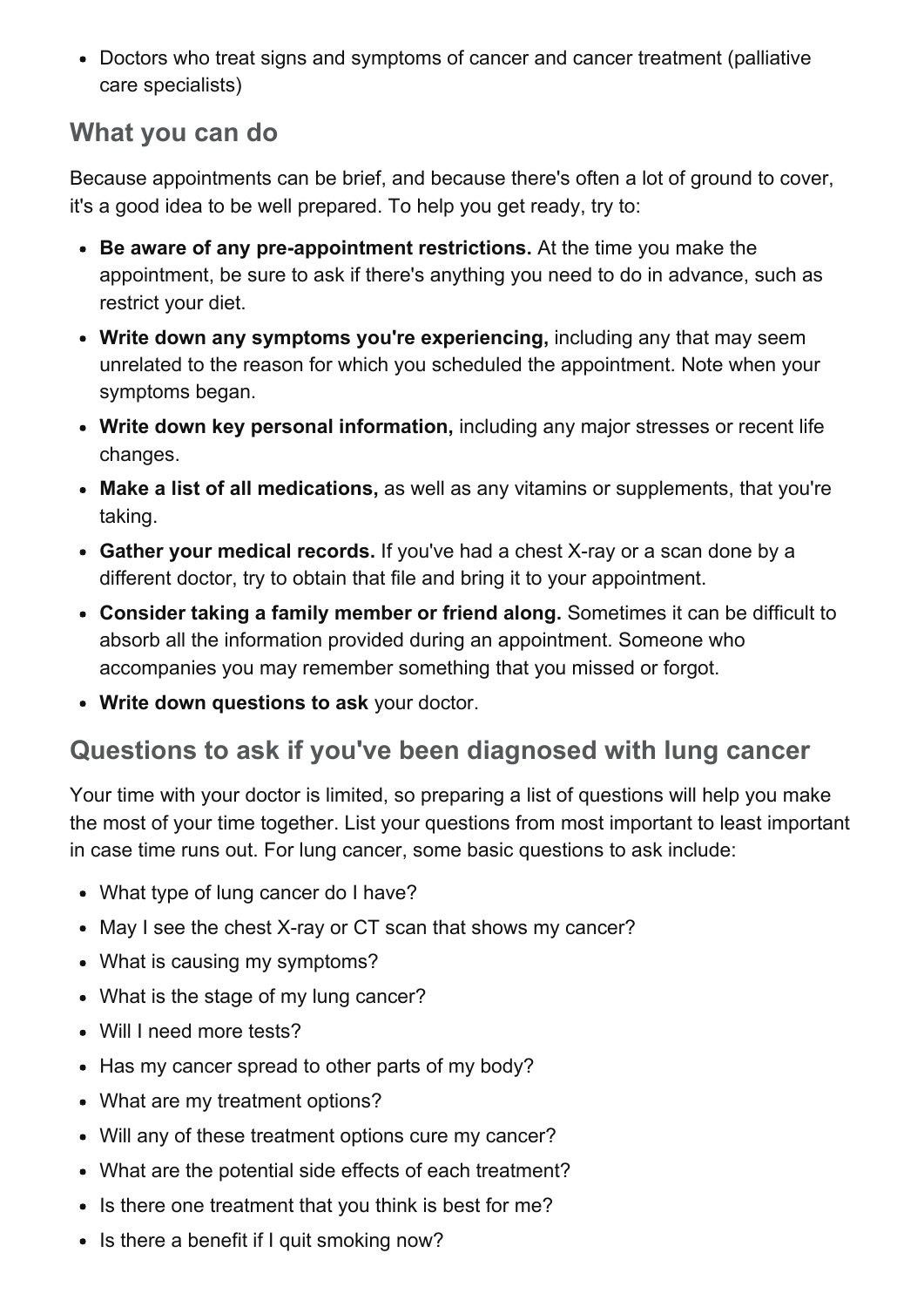- What advice would you give a friend or family member in my situation?
- What if I don't want treatment?
- Are there ways to relieve the signs and symptoms I'm experiencing?
- Can I enroll in a clinical trial?
- Should I see a specialist? What will that cost, and will my insurance cover it?
- Are there brochures or other material that I can take with me? What websites do you recommend?

In addition to the questions that you've prepared to ask your doctor, don't hesitate to ask other questions that come to mind during your appointment.

## What to expect from your doctor

Your doctor is likely to ask you a number of questions. Being ready to answer them may allow more time later to cover other points you want to address. Your doctor may ask:

- When did you first begin experiencing symptoms?
- Have your symptoms been continuous or occasional?
- How severe are your symptoms?
- Do you wheeze when breathing?
- Do you have a cough that feels like you're clearing your throat?
- Have you ever been diagnosed with emphysema or chronic obstructive pulmonary disease?
- Do you take medications for shortness of breath?
- What, if anything, seems to improve your symptoms?
- What, if anything, appears to worsen your symptoms?

# Testing healthy people for lung cancer

Several organizations recommend people with an increased risk of lung cancer consider annual computerized tomography (CT) scans to look for lung cancer. If you're 55 or older and smoke or used to smoke, talk with your doctor about the benefits and risks of lung cancer screening.

Some studies show lung cancer screening saves lives by finding cancer earlier, when it may be treated more successfully. But other studies find that lung cancer screening often reveals more benign conditions that may require invasive testing and expose people to unnecessary risks and worry.

## Tests to diagnose lung cancer

If there's reason to think that you may have lung cancer, your doctor can order a number of tests to look for cancerous cells and to rule out other conditions. In order to diagnose lung cancer, your doctor may recommend: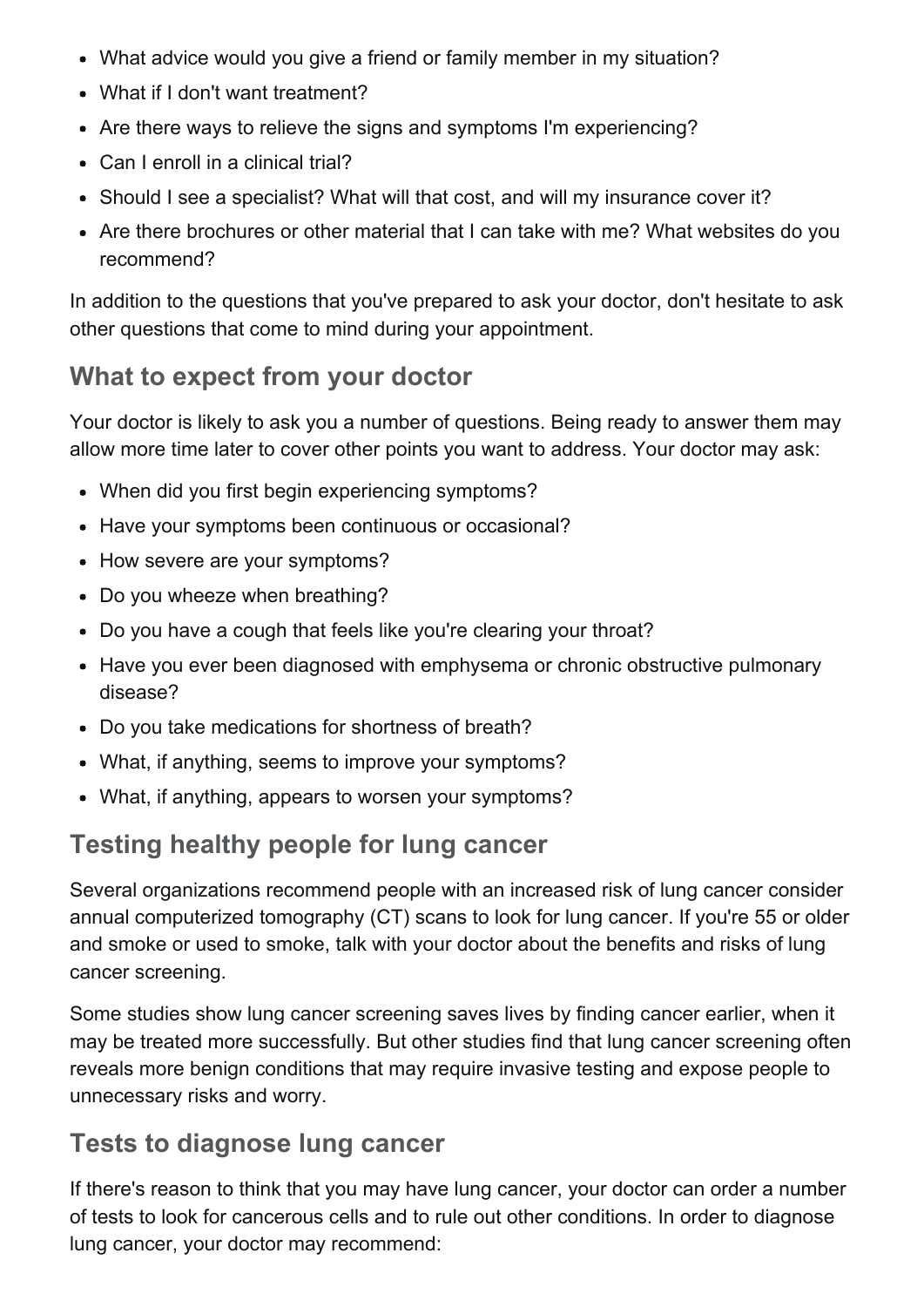- Imaging tests. An X-ray image of your lungs may reveal an abnormal mass or nodule. A CT scan can reveal small lesions in your lungs that might not be detected on an X-ray.
- Sputum cytology. If you have a cough and are producing sputum, looking at the sputum under the microscope can sometimes reveal the presence of lung cancer cells.
- Tissue sample (biopsy). A sample of abnormal cells may be removed in a procedure called a biopsy.

Your doctor can perform a biopsy in a number of ways, including bronchoscopy, in which your doctor examines abnormal areas of your lungs using a lighted tube that's passed down your throat and into your lungs; mediastinoscopy, in which an incision is made at the base of your neck and surgical tools are inserted behind your breastbone to take tissue samples from lymph nodes; and needle biopsy, in which your doctor uses X-ray or CT images to guide a needle through your chest wall and into the lung tissue to collect suspicious cells.

A biopsy sample may also be taken from lymph nodes or other areas where cancer has spread, such as your liver.

#### Lung cancer staging

Once your lung cancer has been diagnosed, your doctor will work to determine the extent (stage) of your cancer. Your cancer's stage helps you and your doctor decide what treatment is most appropriate.

Staging tests may include imaging procedures that allow your doctor to look for evidence that cancer has spread beyond your lungs. These tests include CT scans, magnetic resonance imaging (MRI), positron emission tomography (PET) and bone scans. Not every test is appropriate for every person, so talk with your doctor about which procedures are right for you.

#### Stages of lung cancer

- Stage I. Cancer is limited to the lung and hasn't spread to the lymph nodes. The tumor is generally smaller than 2 inches (5 centimeters) across.
- Stage II. The tumor at this stage may have grown larger than 2 inches, or it may be a smaller tumor that involves nearby structures, such as the chest wall, the diaphragm or the lining around the lungs (pleura). Cancer may also have spread to the nearby lymph nodes.
- Stage III. The tumor at this stage may have grown very large and invaded other organs near the lungs. Or this stage may indicate a smaller tumor accompanied by cancer cells in lymph nodes farther away from the lungs.
- Stage IV. Cancer has spread beyond the affected lung to the other lung or to distant areas of the body.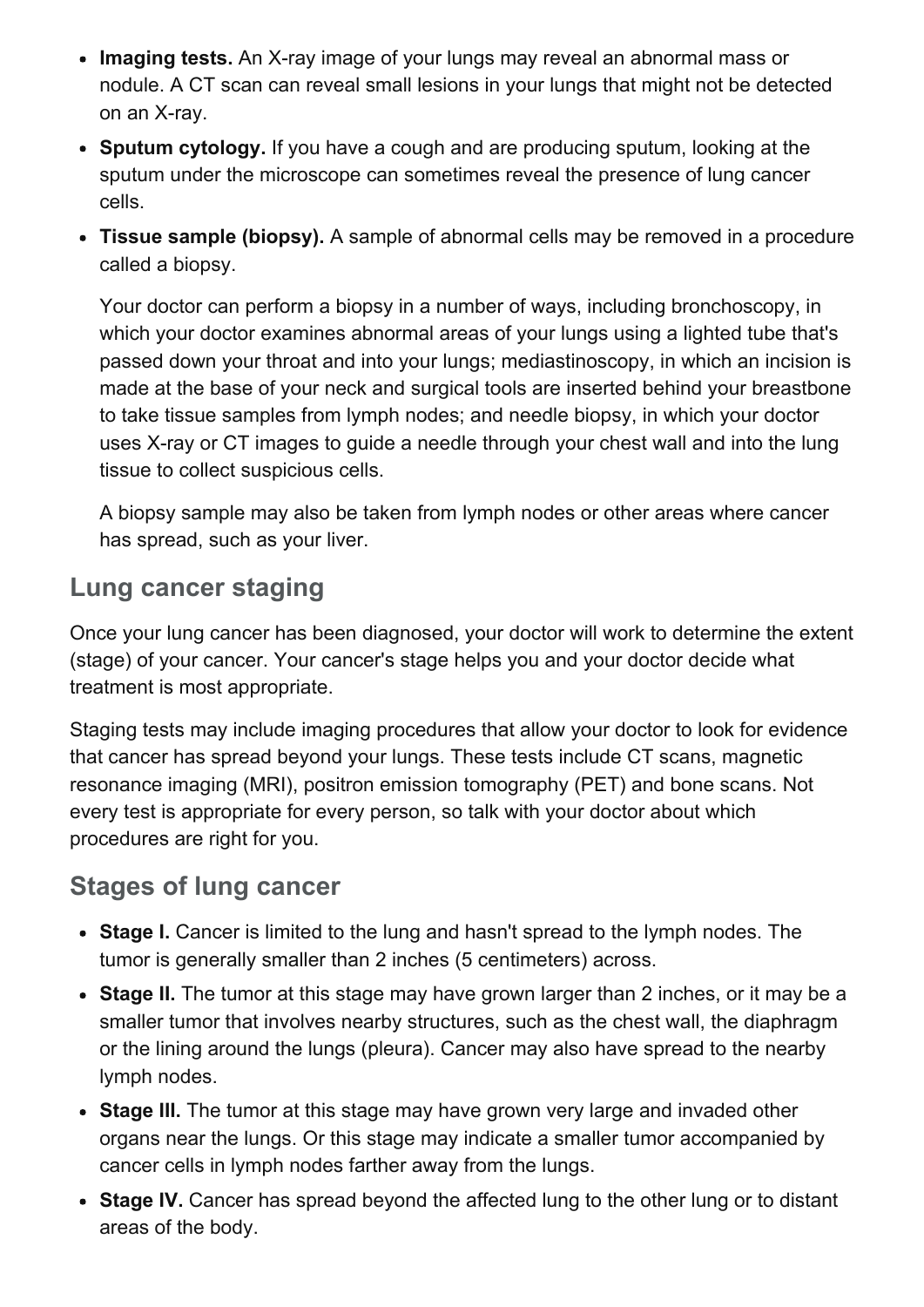Small cell lung cancer is sometimes described as being limited or extensive. Limited indicates cancer is limited to one lung. Extensive indicates cancer has spread beyond the one lung.

You and your doctor choose a cancer treatment plan based on a number of factors, such as your overall health, the type and stage of your cancer, and your preferences. Options typically include one or more treatments, including surgery, chemotherapy, radiation therapy or targeted drug therapy.

In some cases you may choose not to undergo treatment. For instance, you may feel that the side effects of treatment will outweigh the potential benefits. When that's the case, your doctor may suggest comfort care to treat only the symptoms the cancer is causing, such as pain or shortness of breath.

### **Surgery**

During surgery your surgeon works to remove the lung cancer and a margin of healthy tissue. Procedures to remove lung cancer include:

- Wedge resection to remove a small section of lung that contains the tumor along with a margin of healthy tissue
- Segmental resection to remove a larger portion of lung, but not an entire lobe
- Lobectomy to remove the entire lobe of one lung
- Pneumonectomy to remove an entire lung

If you undergo surgery, your surgeon may also remove lymph nodes from your chest in order to check them for signs of cancer.

Lung cancer surgery carries risks, including bleeding and infection. Expect to feel short of breath after lung surgery. If a portion of your lung is removed, your remaining lung tissue will expand over time and make it easier to breathe. Your doctor may recommend a respiratory therapist who can guide you through breathing exercises to aid in your recovery.

## **Chemotherapy**

Chemotherapy uses drugs to kill cancer cells. One or more chemotherapy drugs may be given through a vein in your arm (intravenously) or taken orally. A combination of drugs usually is given in a series of treatments over a period of weeks or months, with breaks in between so that you can recover.

Chemotherapy is often used after surgery to kill any cancer cells that may remain. It may also be used before surgery to shrink cancers and make them easier to remove. In some cases, chemotherapy can be used to relieve pain and other symptoms of advanced cancer.

## Radiation therapy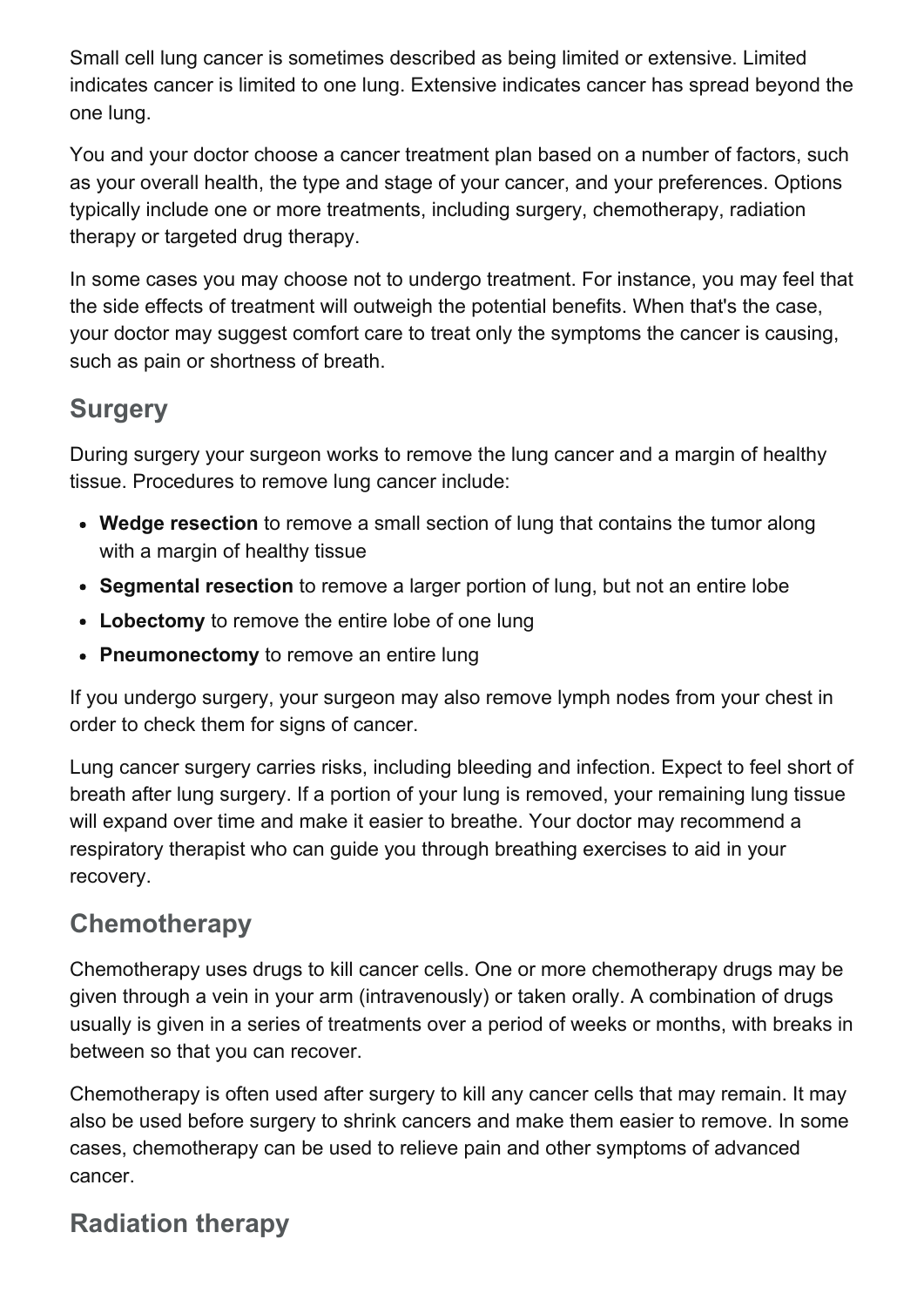Radiation therapy uses high-powered energy beams, such as X-rays, to kill cancer cells. Radiation therapy can be directed at your lung cancer from outside your body (external beam radiation) or it can be put inside needles, seeds or catheters and placed inside your body near the cancer (brachytherapy).

Radiation therapy can be used after surgery to kill any cancer cells that may remain. It may also be used as the first treatment for lung cancers that can't be removed during surgery. For people with advanced lung cancer, radiation therapy may be used to relieve pain and other symptoms.

For people with lung cancers that are very small, one option may be stereotactic body radiotherapy. This form of radiation aims many beams of radiation from different angles at the lung cancer. Stereotactic body radiotherapy treatment is typically completed in one or a few treatments. In certain cases, it may be used in place of surgery for small tumors.

## Targeted drug therapy

Targeted therapies are newer cancer treatments that work by targeting specific abnormalities in cancer cells. Targeted therapy options for treating lung cancer include:

• Bevacizumab (Avastin). Bevacizumab stops a tumor from creating a new blood supply. Blood vessels that connect to tumors can supply oxygen and nutrients to the tumor, allowing it to grow.

Bevacizumab is usually used in combination with chemotherapy and is approved for advanced and recurrent non-small cell lung cancer. Bevacizumab carries a risk of bleeding, blood clots and high blood pressure.

• Erlotinib (Tarceva). Erlotinib blocks chemicals that signal the cancer cells to grow and divide.

Erlotinib is approved for people with advanced and recurrent non-small cell lung cancer that has a specific genetic mutation. Cells taken from your lung cancer will be tested to see whether this medication is likely to help you.

Erlotinib side effects include a skin rash and diarrhea. Smokers are less likely to benefit from erlotinib than are nonsmokers.

Crizotinib (Xalkori). Crizotinib blocks chemicals that allow cancer cells to grow out of control and live longer than normal cells.

Crizotinib is approved for use in people with advanced non-small cell lung cancer whose cancer cells have a particular genetic mutation. A special laboratory test using your cancer cells determines whether your cells have this certain genetic mutation.

Crizotinib side effects include nausea and vision problems, such as double vision or blurred vision.

#### Clinical trials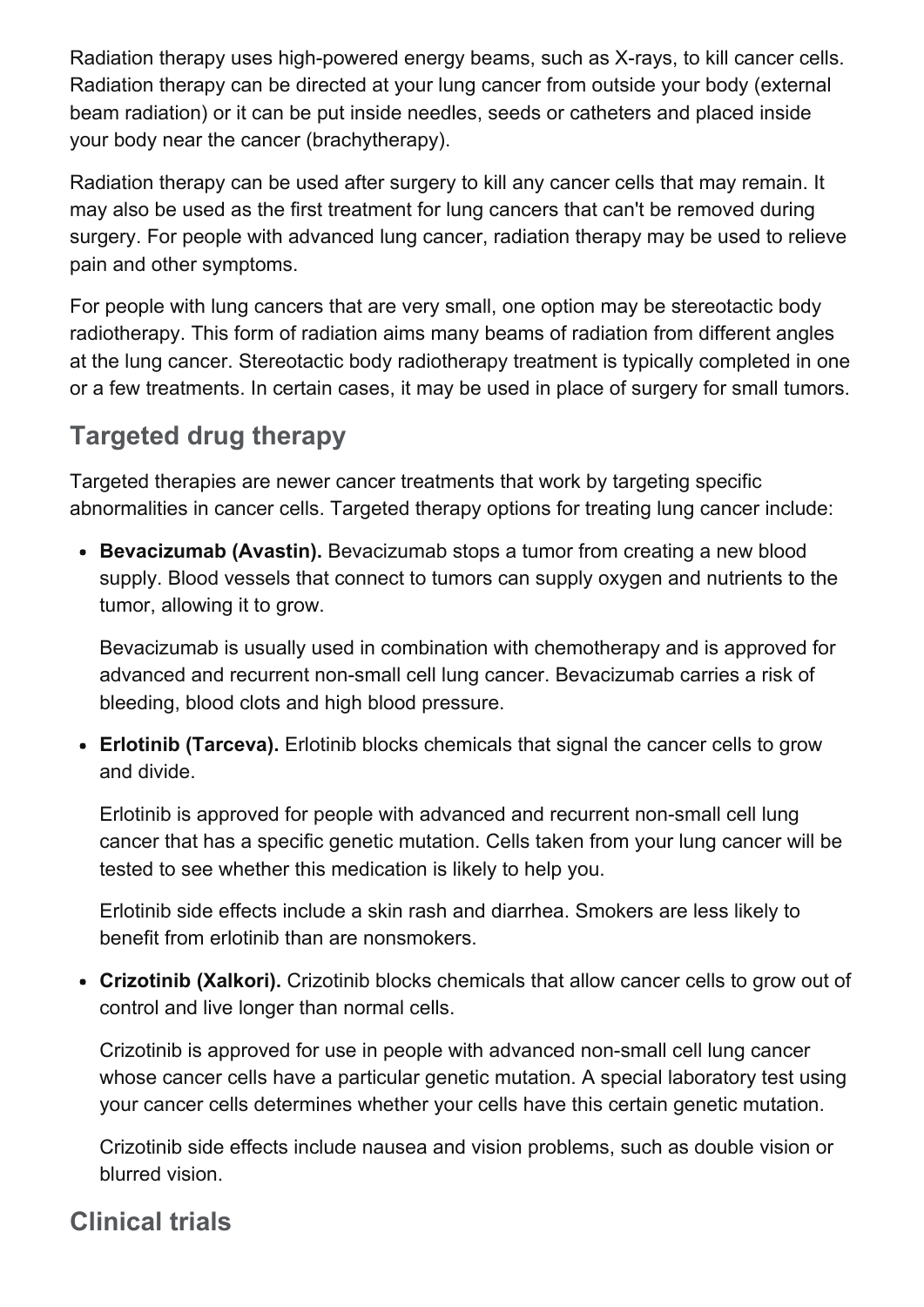Clinical trials are studies of experimental lung cancer treatments. You may be interested in enrolling in a clinical trial if lung cancer treatments aren't working or if your treatment options are limited.

The treatments studied in a clinical trial may be the latest innovations, but they don't guarantee a cure. Carefully weigh your treatment options with your doctor.

Your participation in a clinical trial may help doctors better understand how to treat lung cancer in the future.

#### Palliative care

People with lung cancer often experience signs and symptoms of the cancer, as well as side effects of treatment. Supportive care, also known as palliative care, is a specialty area of medicine that involves working with a doctor to minimize your signs and symptoms.

Your doctor may recommend that you meet with a palliative care team soon after your diagnosis to ensure that you're comfortable during and after your cancer treatment.

In one study, people with advanced non-small cell lung cancer who began receiving supportive care soon after their diagnosis lived longer than those who continued with treatments, such as chemotherapy and radiation. Those receiving supportive care reported improved mood and quality of life. They survived, on average, almost three months longer than did those receiving standard care.

You may be concerned that receiving palliative care means you can't undergo aggressive treatment for your cancer. But rather than replace curative treatments, palliative care complements your cancer treatment and may make it more likely that you can complete your treatments.

## Coping with shortness of breath

Many people with lung cancer experience shortness of breath at some point in the course of the disease. Treatments, such as supplemental oxygen, and medications are available to help you feel more comfortable, but they aren't always enough.

To cope with shortness of breath, it may help to:

- Try to relax. Feeling short of breath can be scary. But fear and anxiety only make it harder to breathe. When you begin to feel short of breath, try to manage the fear by choosing an activity that helps you relax. Listen to music, imagine your favorite vacation spot, meditate or say a prayer.
- Find a comfortable position. It may help to lean forward when you feel short of breath.
- Focus on your breath. When you feel short of breath, focus your mind on your breathing. Instead of trying to fill your lungs with air, concentrate on moving the muscles that control your diaphragm. Try breathing through pursed lips and pacing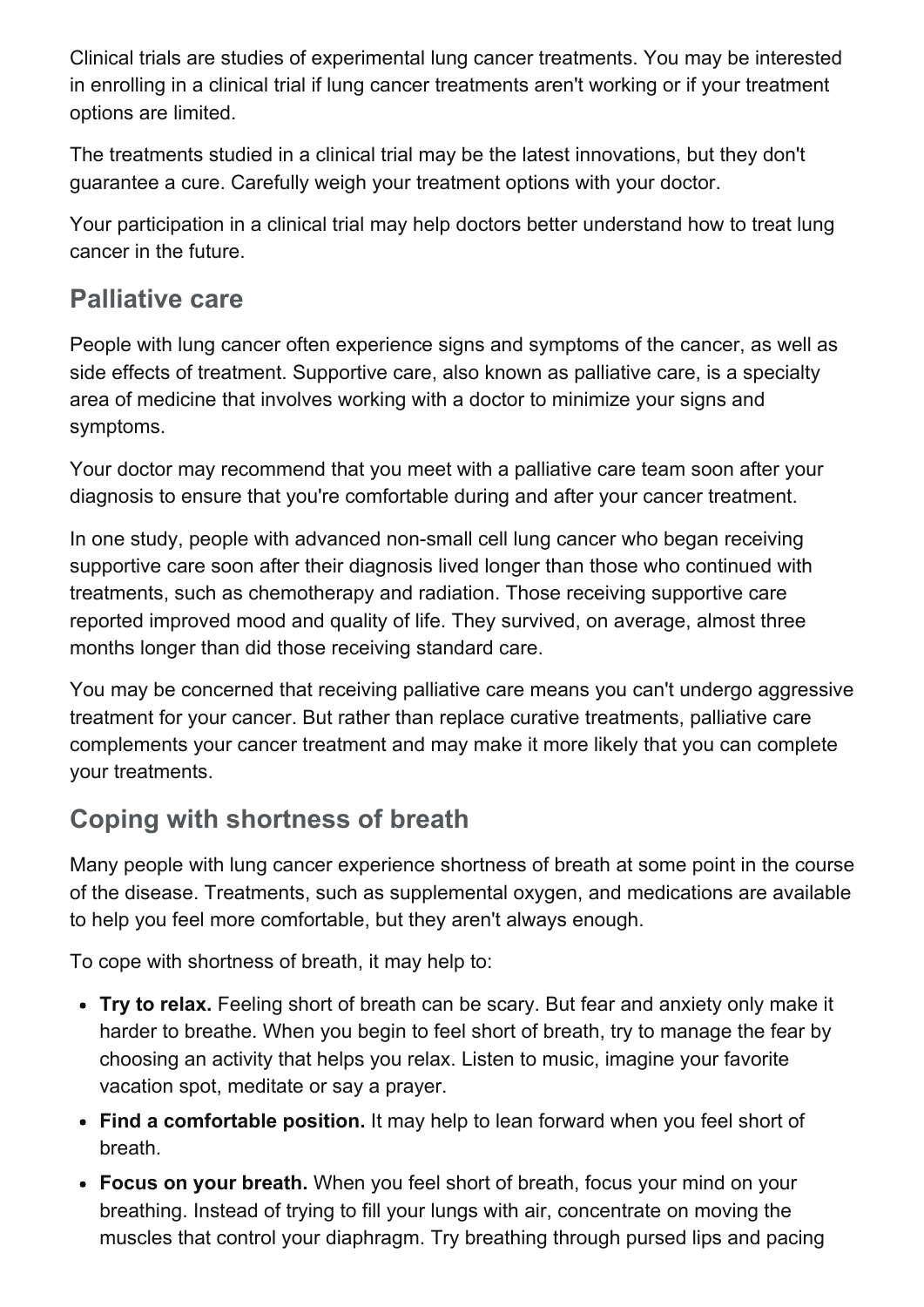your breaths with your activity.

• Save your energy for what's important. If you're short of breath, you may become tired easily. Cut out the nonessential tasks from your day so that you can save your energy for what needs to be done.

Tell your doctor if you experience shortness of breath or if your symptoms worsen, as there are many other treatments available to relieve shortness of breath.

Complementary and alternative lung cancer treatments can't cure your cancer. But complementary and alternative treatments can often be combined with your doctor's care to help relieve signs and symptoms.

Your doctor can help you weigh the benefits and risks of complementary and alternative treatments.

The American College of Chest Physicians recommends people with lung cancer should consider:

• Acupuncture. During an acupuncture session, a trained practitioner inserts small needles into precise points on your body. Acupuncture may relieve pain and ease cancer treatment side effects, such as nausea and vomiting, but there's no evidence that acupuncture has any effect on your cancer.

Acupuncture can be safe when done by a certified practitioner. Ask your doctor to recommend someone in your community. But acupuncture isn't safe if you have low blood counts or take blood thinners.

- Hypnosis. Hypnosis is a type of therapy that puts you in a trance-like state that can be relaxing. Hypnosis is typically done by a therapist who leads you through relaxation exercises and asks you to think pleasing and positive thoughts. Hypnosis may reduce anxiety, nausea and pain in people with cancer.
- Massage. During a massage, a massage therapist uses his or her hands to apply pressure to your skin and muscles. Massage can help relieve anxiety and pain in people with cancer. Some massage therapists are specially trained to work with people who have cancer.

Ask your doctor for names of massage therapists in your community. Massage shouldn't hurt. Your massage therapist shouldn't put pressure anywhere near your tumor or any surgical wounds. Avoid having a massage if your blood counts are low or if you're taking blood thinners.

- Meditation. Meditation is a time of quiet reflection in which you focus on something, such as an idea, image or sound. Meditation may reduce stress and improve quality of life in people with cancer. Meditation can be done on your own, or there may be instructors in your community. Ask for recommendations from your health care team or friends and family.
- Yoga. Yoga combines gentle stretching movements with deep breathing and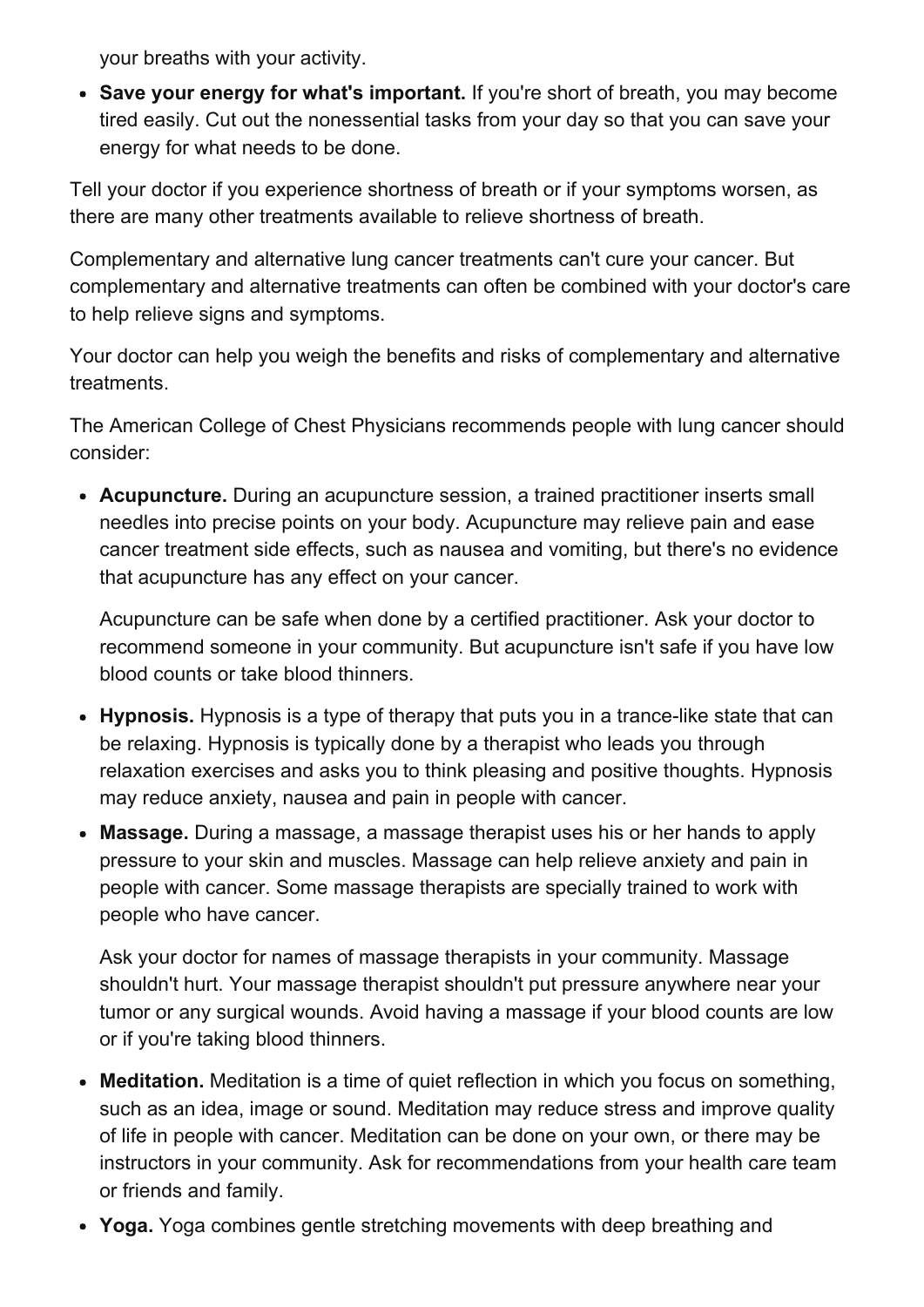meditation. Yoga may help people with cancer sleep better. Yoga is generally safe when taught by a trained instructor, but don't do any moves that hurt or don't feel right. Many fitness centers offer yoga classes. Ask your friends and family for opinions on yoga classes they've taken.

A diagnosis of cancer can be overwhelming. With time you'll find ways to cope with the distress and uncertainty of cancer. Until then, you may find it helps to:

- Learn enough about lung cancer to make decisions about your care. Ask your doctor about your lung cancer, including your treatment options and, if you like, your prognosis. As you learn more about lung cancer, you may become more confident in making treatment decisions.
- Keep friends and family close. Keeping your close relationships strong will help you deal with your lung cancer. Friends and family can provide the practical support you'll need, such as helping take care of your house if you're in the hospital. And they can serve as emotional support when you feel overwhelmed by cancer.
- Find someone to talk with. Find a good listener who is willing to listen to you talk about your hopes and fears. This may be a friend or family member. The concern and understanding of a counselor, medical social worker, clergy member or cancer support group also may be helpful.

Ask your doctor about support groups in your area. Or check your phone book, library or a cancer organization, such as the National Cancer Institute or the American Cancer Society.

There's no sure way to prevent lung cancer, but you can reduce your risk if you:

- Don't smoke. If you've never smoked, don't start. Talk to your children about not smoking so that they can understand how to avoid this major risk factor for lung cancer. Begin conversations about the dangers of smoking with your children early so that they know how to react to peer pressure.
- Stop smoking. Stop smoking now. Quitting reduces your risk of lung cancer, even if you've smoked for years. Talk to your doctor about strategies and stop-smoking aids that can help you quit. Options include nicotine replacement products, medications and support groups.
- Avoid secondhand smoke. If you live or work with a smoker, urge him or her to quit. At the very least, ask him or her to smoke outside. Avoid areas where people smoke, such as bars and restaurants, and seek out smoke-free options.
- Test your home for radon. Have the radon levels in your home checked, especially if you live in an area where radon is known to be a problem. High radon levels can be remedied to make your home safer. For information on radon testing, contact your local department of public health or a local chapter of the American Lung Association.
- Avoid carcinogens at work. Take precautions to protect yourself from exposure to toxic chemicals at work. Follow your employer's precautions. For instance, if you're given a face mask for protection, always wear it. Ask your doctor what more you can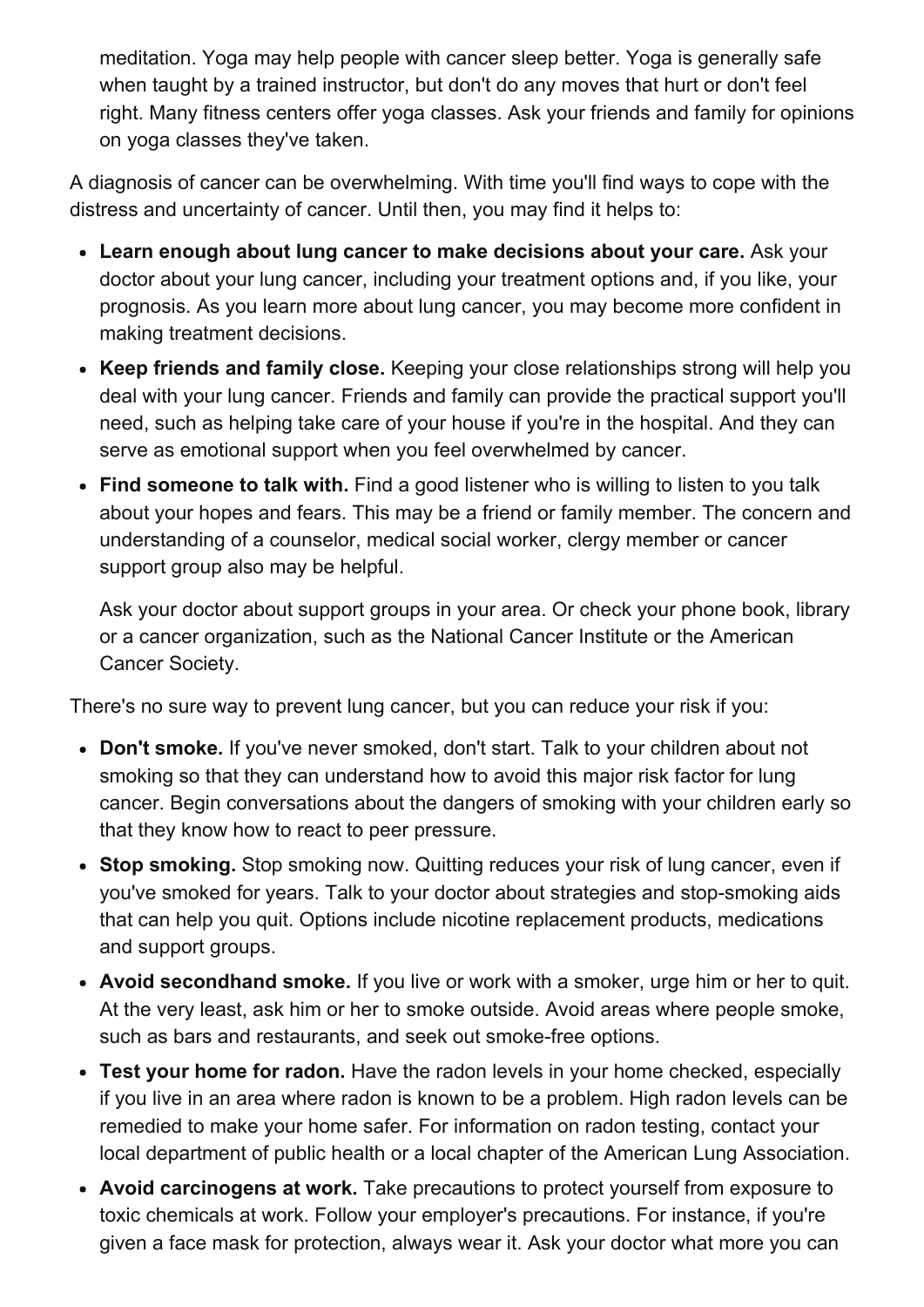do to protect yourself at work. Your risk of lung damage from workplace carcinogens increases if you smoke.

- Eat a diet full of fruits and vegetables. Choose a healthy diet with a variety of fruits and vegetables. Food sources of vitamins and nutrients are best. Avoid taking large doses of vitamins in pill form, as they may be harmful. For instance, researchers hoping to reduce the risk of lung cancer in heavy smokers gave them beta carotene supplements. Results showed the supplements actually increased the risk of cancer in smokers.
- Exercise most days of the week. If you don't exercise regularly, start out slowly. Try to exercise most days of the week.

#### References

- 1. Non-small cell lung cancer. Fort Washington, Pa.: National Comprehensive Cancer Network. http://www.nccn.org/professionals/physician\_gls/f\_guidelines.asp. Accessed Sept. 3, 2013.
- 2. Estimated new cancer cases and deaths by sex for all sites, U.S., 2011. American Cancer Society. http://www.cancer.org/research/cancerfactsstatistics/cancerfactsfigures2013/index. Accessed Sept. 3, 2013.
- 3. Small cell lung cancer. Fort Washington, Pa.: National Comprehensive Cancer Network. http://www.nccn.org/professionals/physician\_gls/f\_guidelines.asp. Accessed Sept. 3, 2013.
- 4. Abeloff MD, et al. Abeloff's Clinical Oncology. 4th ed. Philadelphia, Pa.: Churchill Livingstone Elsevier; 2008. http://www.clinicalkey.com. Accessed Sept. 3, 2013.
- 5. What you need to know about lung cancer. National Cancer Institute. http://www.cancer.gov/cancertopics/wyntk/lung. Accessed Sept. 3, 2013.
- 6. Lung cancer prevention (PDQ). National Cancer Institute. http://www.cancer.gov/cancertopics/pdq/prevention/lung. Accessed Sept. 3, 2013.
- 7. Aberle DR, et al. Reduced lung-cancer mortality with low-dose computed tomographic screening. New England Journal of Medicine. 2011;365:395.
- 8. Detterbeck FC, et al. Diagnosis and management of lung cancer, 3rd ed.: American College of Chest Physicians evidence-based clinical practice guidelines. Chest. 2013;143(suppl):7S.
- 9. Xalkori (prescribing information). New York, N.Y.: Pfizer Labs; 2013. www.xalkori.com. Accessed Sept. 3, 2013.
- 10. Avastin (prescribing information). South San Francisco, Calif.: Genentech Inc.; 2013. http://www.avastin.com/patient. Accessed Sept. 3, 2013.
- 11. Tarceva (prescribing information). Farmingdale, N.Y.: OSI Pharmaceuticals LLC; 2013. http://www.tarceva.com/patient/considering/index.jsp. Accessed Sept. 3, 2013.
- 12. Cairns LM. Managing breathlessness in patients with lung cancer. Nursing Standard. 2012;27:44.
- 13. Taking time: Support for people with cancer. National Cancer Institute. http://cancer.gov/cancertopics/takingtime. Accessed Sept. 3, 2013.
- 14. Temel JS, et al. Early palliative care for patients with metastatic non-small-cell lung cancer. New England Journal of Medicine. 2010;363:733.